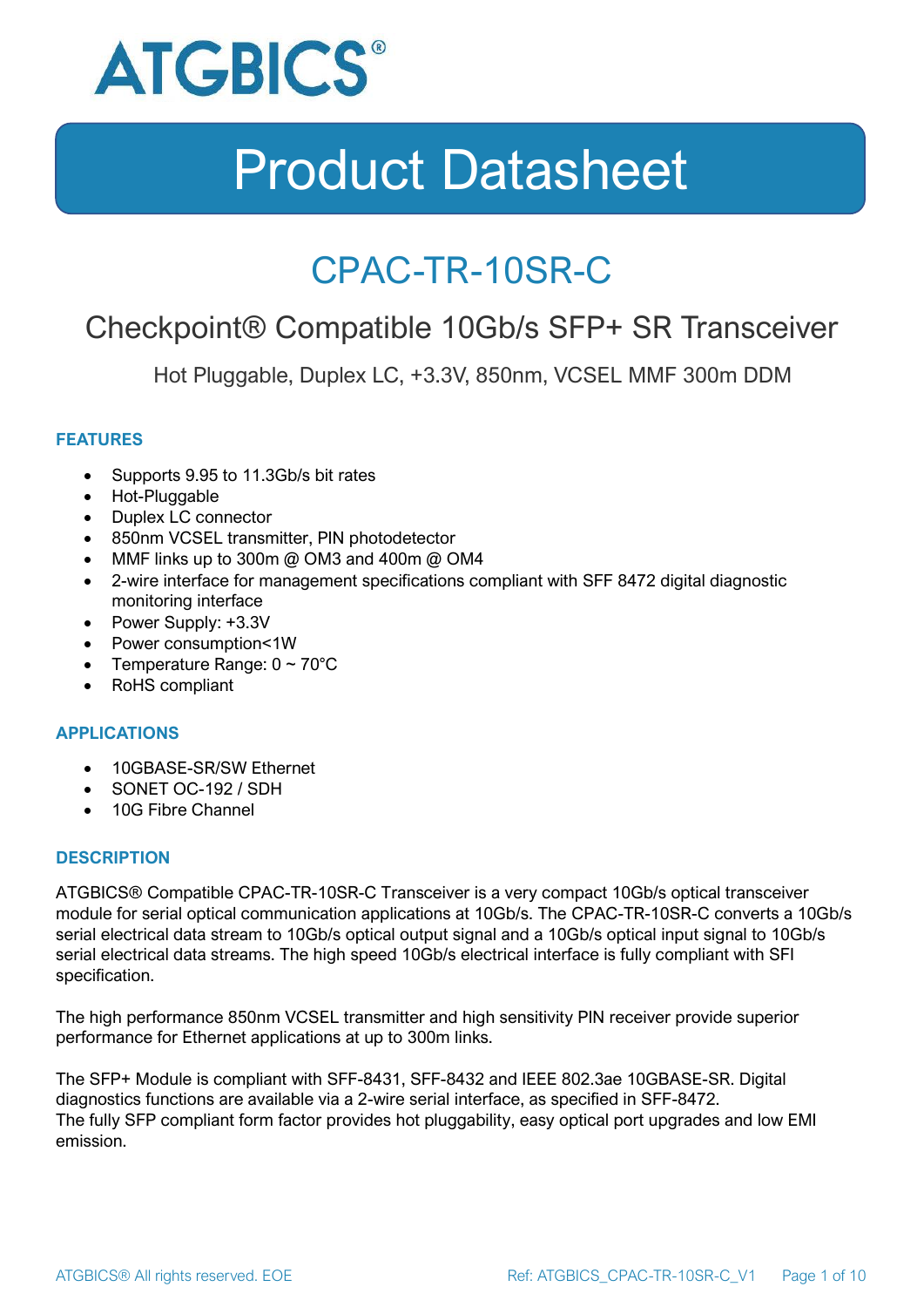

### **Absolute Maximum Ratings**

| <b>Parameter</b>                  | <b>Symbol</b> | Min.   | <b>Typical</b> | Max.  | <b>Unit</b> |
|-----------------------------------|---------------|--------|----------------|-------|-------------|
| <b>Storage Temperature</b>        | Ts            | $-40$  |                | $+85$ | $^{\circ}C$ |
| <b>Case Operating Temperature</b> | Tа            |        |                | 70    | °C          |
| <b>Maximum Supply Voltage</b>     | Vcc           | $-0.5$ |                | 4     |             |
| <b>Relative Humidity</b>          | RH            |        |                | 85    | %           |

### **Electrical Characteristics (T<sub>OP</sub> = 0 to 70 °C, VCC = 3.135 to 3.465 Volts)**

| <b>Parameter</b>                                                              | <b>Symbol</b>         | Min.   | <b>Typical</b> | Max.           | <b>Unit</b> | <b>Notes</b>   |
|-------------------------------------------------------------------------------|-----------------------|--------|----------------|----------------|-------------|----------------|
| <b>Supply Voltage</b>                                                         | V <sub>cc</sub>       | 3.135  |                | 3.465          | $\vee$      |                |
| <b>Supply Current</b>                                                         | <b>Icc</b>            |        |                | 250            | mA          |                |
| <b>Power Consumption</b>                                                      | P                     |        |                | 1              | W           |                |
| <b>Transmitter Section:</b>                                                   |                       |        |                |                |             |                |
| Input differential impedance                                                  | $R_{in}$              |        | 100            |                | Ω           | 1              |
| <b>Tx Input Single Ended DC Voltage</b><br><b>Tolerance (Ref VeeT)</b>        | $\vee$                | $-0.3$ |                | $\overline{4}$ | $\vee$      |                |
| Differential input voltage swing                                              | Vin, pp               | 180    |                | 700            | mV          | $\overline{2}$ |
| <b>Transmit Disable Voltage</b>                                               | $V_D$                 | 2      |                | <b>Vcc</b>     | $\vee$      | 3              |
| <b>Transmit Enable Voltage</b>                                                | $V_{EN}$              | Vee    |                | $Vee+0.8$      | $\vee$      |                |
| <b>Receiver Section:</b>                                                      |                       |        |                |                |             |                |
| <b>Single</b><br><b>Ended</b><br>Output<br><b>Voltage</b><br><b>Tolerance</b> | $\vee$                | $-0.3$ |                | $\overline{4}$ | $\vee$      |                |
| <b>Rx Output Diff Voltage</b>                                                 | Vo                    | 300    |                | 850            | mV          |                |
| <b>Rx Output Rise and Fall Time</b>                                           | Tr/Tf                 | 30     |                |                | ps          | $\overline{4}$ |
| <b>LOS Fault</b>                                                              | VLOS fault            | 2      |                | <b>VCCHOST</b> | V           | 5              |
| <b>LOS Normal</b>                                                             | V <sub>LOS</sub> norm | Vee    |                | $Vee+0.8$      | $\vee$      | 5              |

Notes:

- 1. Connected directly to TX data input pins. AC coupling from pins into laser driver IC.
- 2. Per SFF-8431 Rev 3.0
- 3. Into 100 ohms differential termination.
- 4. 20%~80%
- 5. LOS is an open collector output. Should be pulled up with 4.7k 10kΩ on the host board. Normal operation is logic 0; loss of signal is logic 1. Maximum pull-up voltage is 5.5V.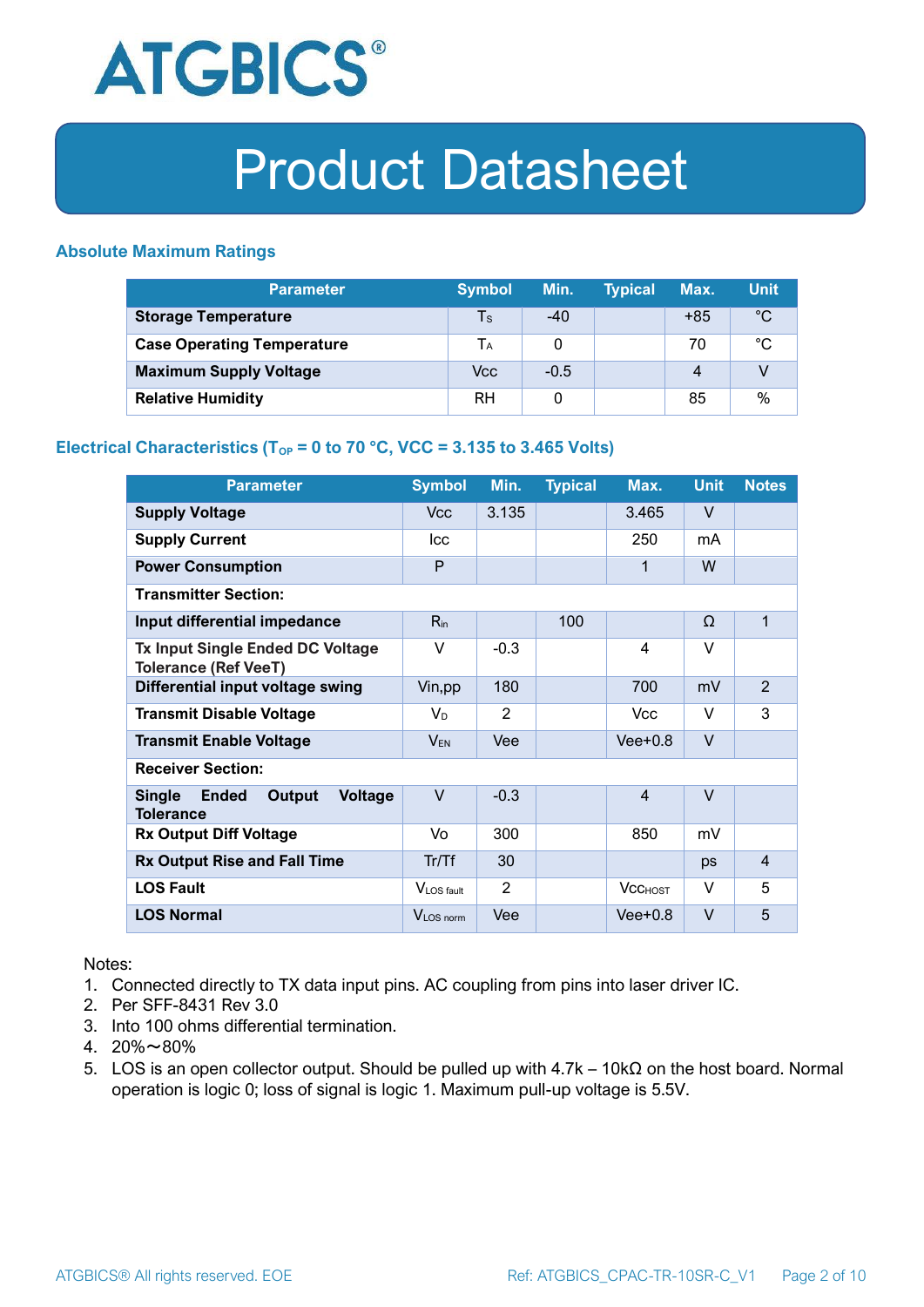

### **Optical Parameters** ( $T_{OP} = 0$  to 70°C, VCC = 3.135 to 3.465 Volts)

| <b>Parameter</b>                                            | <b>Symbol</b>                | Min.        | <b>Typical</b> | Max.           | <b>Unit</b>     | <b>Notes</b>   |
|-------------------------------------------------------------|------------------------------|-------------|----------------|----------------|-----------------|----------------|
| <b>Transmitter Section:</b>                                 |                              |             |                |                |                 |                |
| <b>Center Wavelength</b>                                    | λt                           | 840         | 850            | 860            | nm              |                |
| <b>RMS spectral width</b>                                   | $\lambda_{RMS}$              |             |                | $\overline{4}$ | nm              |                |
| <b>Average Optical Power</b>                                | Pavg                         | $-7.3$      |                | $-1$           | dBm             | 1              |
| <b>Optical Power OMA</b>                                    | Poma                         |             | $-1.5$         |                | dBm             |                |
| <b>Laser Off Power</b>                                      | Poff                         |             |                | $-30$          | dBm             |                |
| <b>Extinction Ratio</b>                                     | ER.                          | 3.5         |                |                | dB              |                |
| <b>Dispersion</b><br><b>Transmitter</b><br><b>Penalty</b>   | <b>TDP</b>                   |             |                | 3.9            | dB              | $\overline{2}$ |
| <b>Relative Intensity Noise</b>                             | <b>Rin</b>                   |             |                | $-128$         | dB/Hz           | 3              |
| <b>Optical</b><br>Return<br><b>Loss</b><br><b>Tolerance</b> |                              | 20          |                |                | dB              |                |
| <b>Receiver Section:</b>                                    |                              |             |                |                |                 |                |
| <b>Center Wavelength</b>                                    | λr                           | 840         |                | 860            | nm              |                |
| <b>Receiver Sensitivity (OMA)</b>                           | Sen                          |             |                | $-11.1$        | dB <sub>m</sub> | $\overline{4}$ |
| <b>Stressed Sensitivity (OMA)</b>                           | $\mathsf{Sen}_{\mathsf{ST}}$ |             |                | $-7.5$         | dB <sub>m</sub> | 4              |
| <b>Los Assert</b>                                           | <b>LOSA</b>                  | $-30$       |                |                | d <sub>Bm</sub> |                |
| <b>Los Dessert</b>                                          | LOS <sub>D</sub>             |             |                | $-12$          | dBm             |                |
| <b>Los Hysteresis</b>                                       | LOS <sub>H</sub>             | 0.5         |                |                | dB              |                |
| Overload                                                    | Sat                          | $\mathbf 0$ |                |                | dBm             | 5              |
| <b>Receiver Reflectance</b>                                 | <b>Rrx</b>                   |             |                | $-12$          | dB              |                |

Notes:

- 1. Average power figures are informative only, per IEEE802.3ae.
- 2. TWDP figure requires the host board to be SFF-8431 compliant. TWDP is calculated using the Matlab code provided in clause 68.6.6.2 of IEEE802.3ae.
- 3. 12dB reflection.
- 4. Conditions of stressed receiver tests per IEEE802.3ae. CSRS testing requires the host board to be SFF-8431 compliant.
- 5. Receiver overload specified in OMA and under the worst comprehensive stressed condition.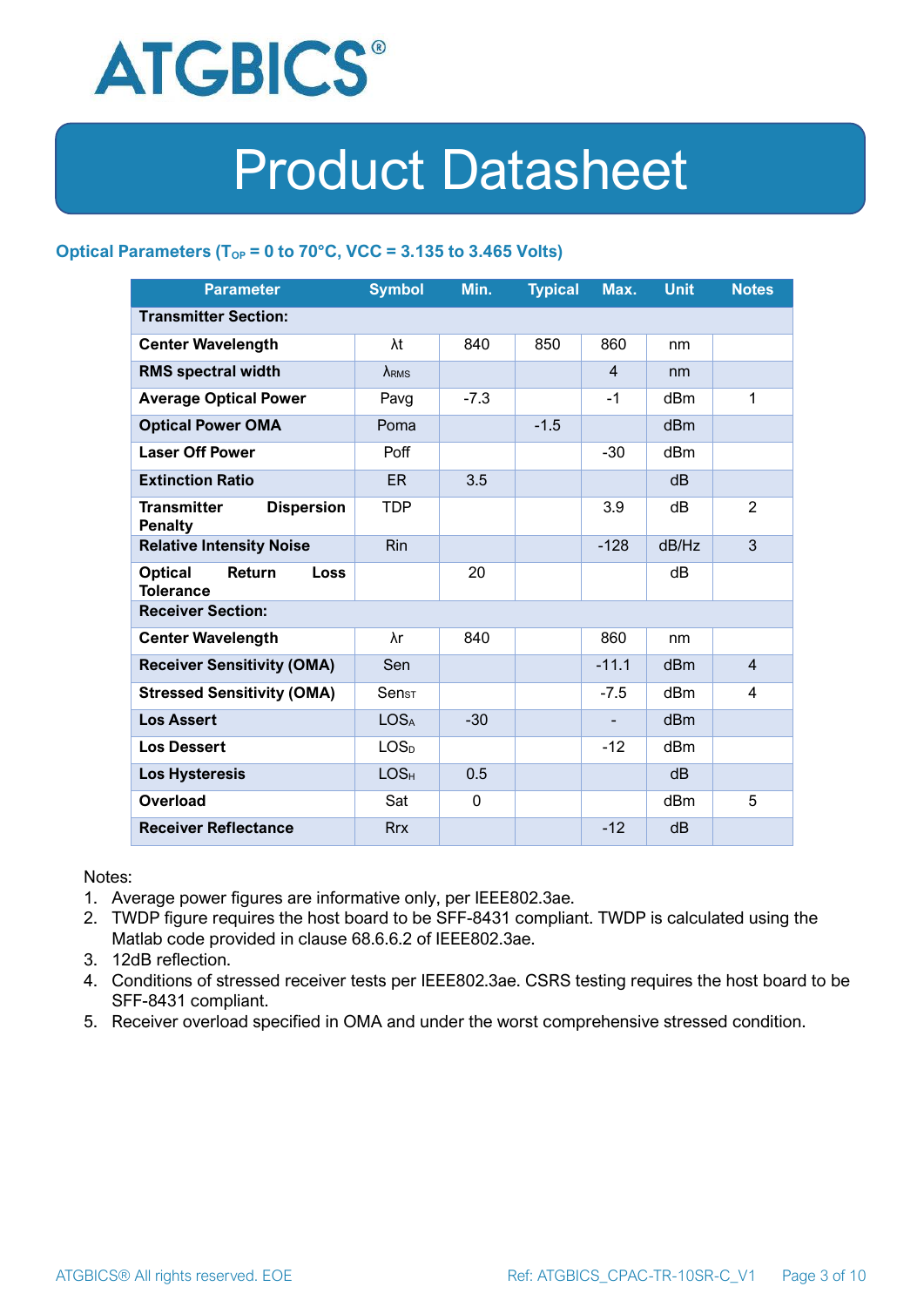

### **Timing Characteristics**

| <b>Parameter</b>                                                          | <b>Symbol</b>         | Min. | <b>Typical</b> | Max. | <b>Unit</b> |
|---------------------------------------------------------------------------|-----------------------|------|----------------|------|-------------|
| <b>TX Disable Assert Time</b>                                             | t off                 |      |                | 10   | <b>US</b>   |
| <b>TX Disable Negate Time</b>                                             | t_on                  |      |                | 1    | ms          |
| Initialize<br><b>Include</b><br>Reset of<br>Time<br>to<br><b>TX FAULT</b> | t int                 |      |                | 300  | ms          |
| <b>TX FAULT from Fault to Assertion</b>                                   | t fault               |      |                | 100  | <b>us</b>   |
| <b>TX Disable Time to Start Reset</b>                                     | t reset               | 10   |                |      | <b>US</b>   |
| <b>Receiver Loss of Signal Assert Time</b>                                | T <sub>A</sub> RX LOS |      |                | 100  | <b>us</b>   |
| <b>Receiver Loss of Signal Deassert Time</b>                              | $T_d, RX$ LOS         |      |                | 100  | <b>US</b>   |
| <b>Rate-Select Change Time</b>                                            | t ratesel             |      |                | 10   | <b>us</b>   |
| <b>Serial ID Clock Time</b>                                               | t serial-<br>clock    |      |                | 100  | kHz         |

### **Pin Assignment**

Diagram of Host Board Connector Block Pin Numbers and Name

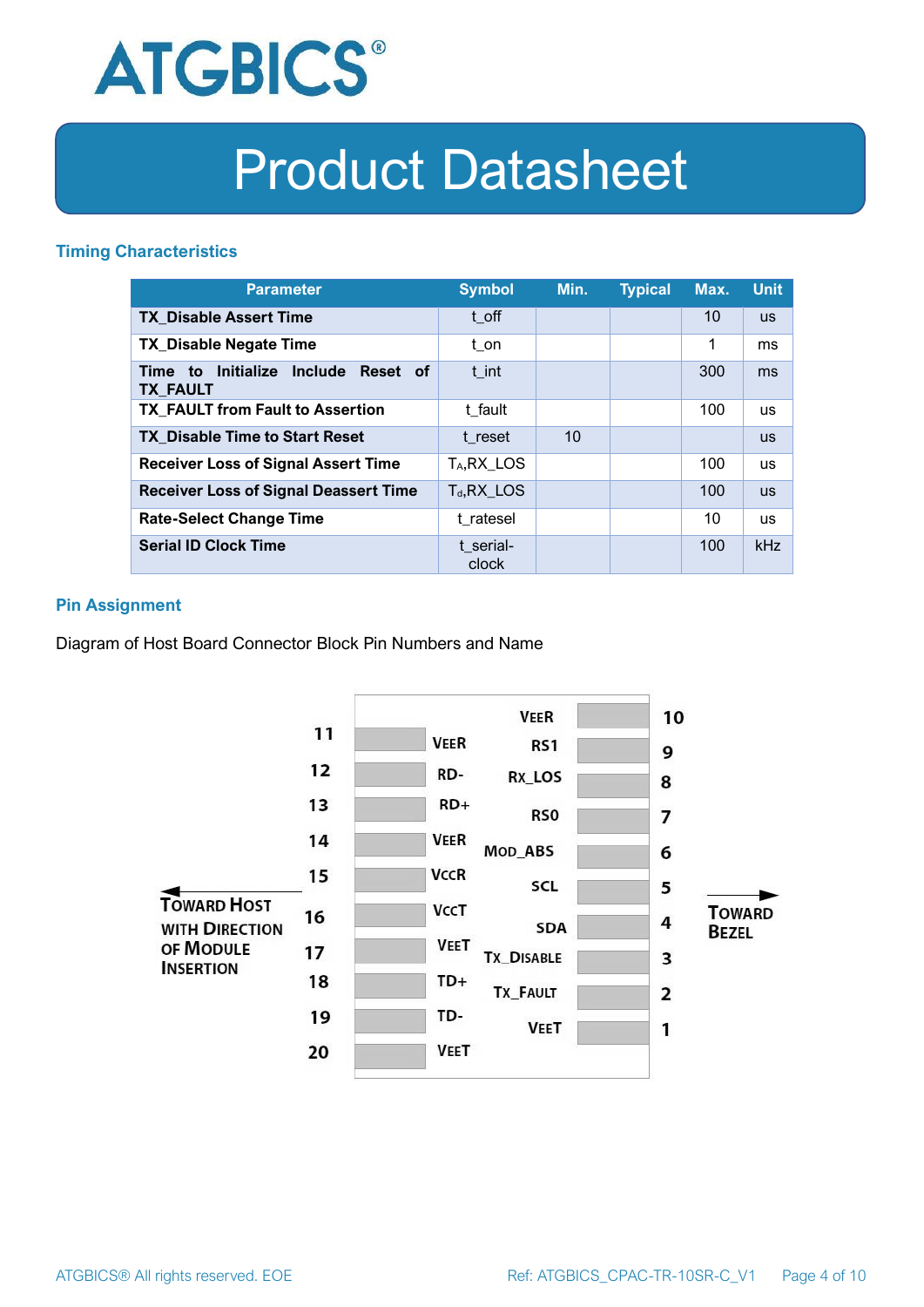

### **Pin Function Definitions**

| <b>PIN No</b>  | <b>Name</b>                 | <b>Function</b>                                                                                                                     | <b>Notes</b> |
|----------------|-----------------------------|-------------------------------------------------------------------------------------------------------------------------------------|--------------|
| 1              | VeeT                        | Module transmitter ground                                                                                                           | $\mathbf 1$  |
| $\mathbf{2}$   | <b>Tx Fault</b>             | Module transmitter fault                                                                                                            | 2            |
| $\overline{3}$ | <b>Tx</b><br><b>Disable</b> | Transmitter Disable; Turns off transmitter laser output                                                                             | 3            |
| 4              | <b>SDL</b>                  | 2 wire serial interface data input/output (SDA)                                                                                     |              |
| $5\phantom{1}$ | <b>SCL</b>                  | 2 wire serial interface clock input (SCL)                                                                                           |              |
| 6              | MOD-<br><b>ABS</b>          | Module Absent, connect to VeeR or VeeT in the module                                                                                | 2            |
| $\overline{7}$ | RS <sub>0</sub>             | Rate select0, optionally control SFP+ receiver. When high,<br>input data rate >4.5Gb/ s; when low, input data rate<br>$<=4.5Gb/s$   |              |
| 8              | <b>LOS</b>                  | Receiver Loss of Signal Indication                                                                                                  | 4            |
| 9              | RS <sub>1</sub>             | Rate select0, optionally control SFP+ transmitter. When<br>high, input data rate >4.5Gb/s; when low, input data rate<br>$<=4.5Gb/s$ |              |
| 10             | VeeR                        | Module receiver ground                                                                                                              | 1            |
| 11             | <b>VeeR</b>                 | Module receiver ground                                                                                                              | 1            |
| 12             | RD-                         | Receiver inverted data out put                                                                                                      |              |
| 13             | $RD+$                       | Receiver non-inverted data out put                                                                                                  |              |
| 14             | <b>VeeR</b>                 | Module receiver ground                                                                                                              | 1            |
| 15             | <b>VccR</b>                 | Module receiver 3.3V supply                                                                                                         |              |
| 16             | <b>VccT</b>                 | Module transmitter 3.3V supply                                                                                                      |              |
| 17             | VeeT                        | Module transmitter ground                                                                                                           | 1            |
| 18             | TD+                         | Transmitter inverted data out put                                                                                                   |              |
| 19             | TD-                         | Transmitter non-inverted data out put                                                                                               |              |
| 20             | VeeT                        | Module transmitter ground                                                                                                           | 1            |

Notes:

- 1. The module ground pins are isolated from the module case.
- 2. This pin is an open collector/drain output pin and is pulled up with 4.7K-10Kohms to Host\_Vcc on the host board.
- 3. This pin is pulled up with 4.7K-10Kohms to VccT in the module.
- 4. This pin is an open collector/drain output pin and is pulled up with 4.7K-10Kohms to Host Vcc on the host board.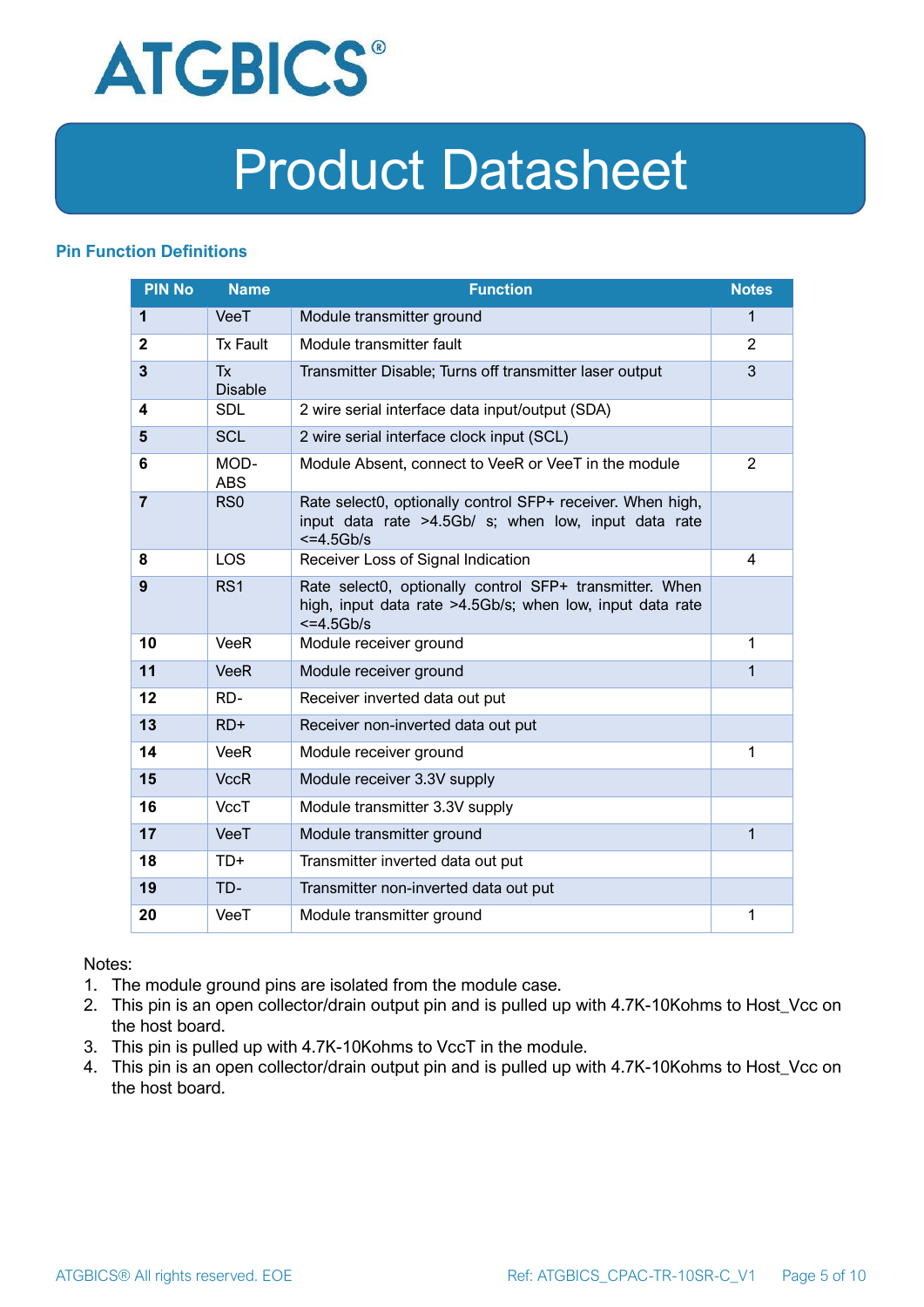

#### **SFP Module EEPROM Information and Management**

The SFP modules implement the 2-wire serial communication protocol as defined in the SFP -8472. The serial ID information of the SFP modules and Digital Diagnostic Monitor parameters can be accessed through the I <sup>2</sup>C interface at address A0h and A2h. The memory is mapped in Table 1. Detailed ID information (A0h) is listed in Table 2. And the DDM specification at address A2h. For more details of the memory map and byte definitions, please refer to the SFF-8472, "Digital Diagnostic Monitoring Interface for Optical Transceivers". The DDM parameters have been internally calibrated.

#### Table 1 - Digital Diagnostic Memory Map (Specific Data Field Descriptions)

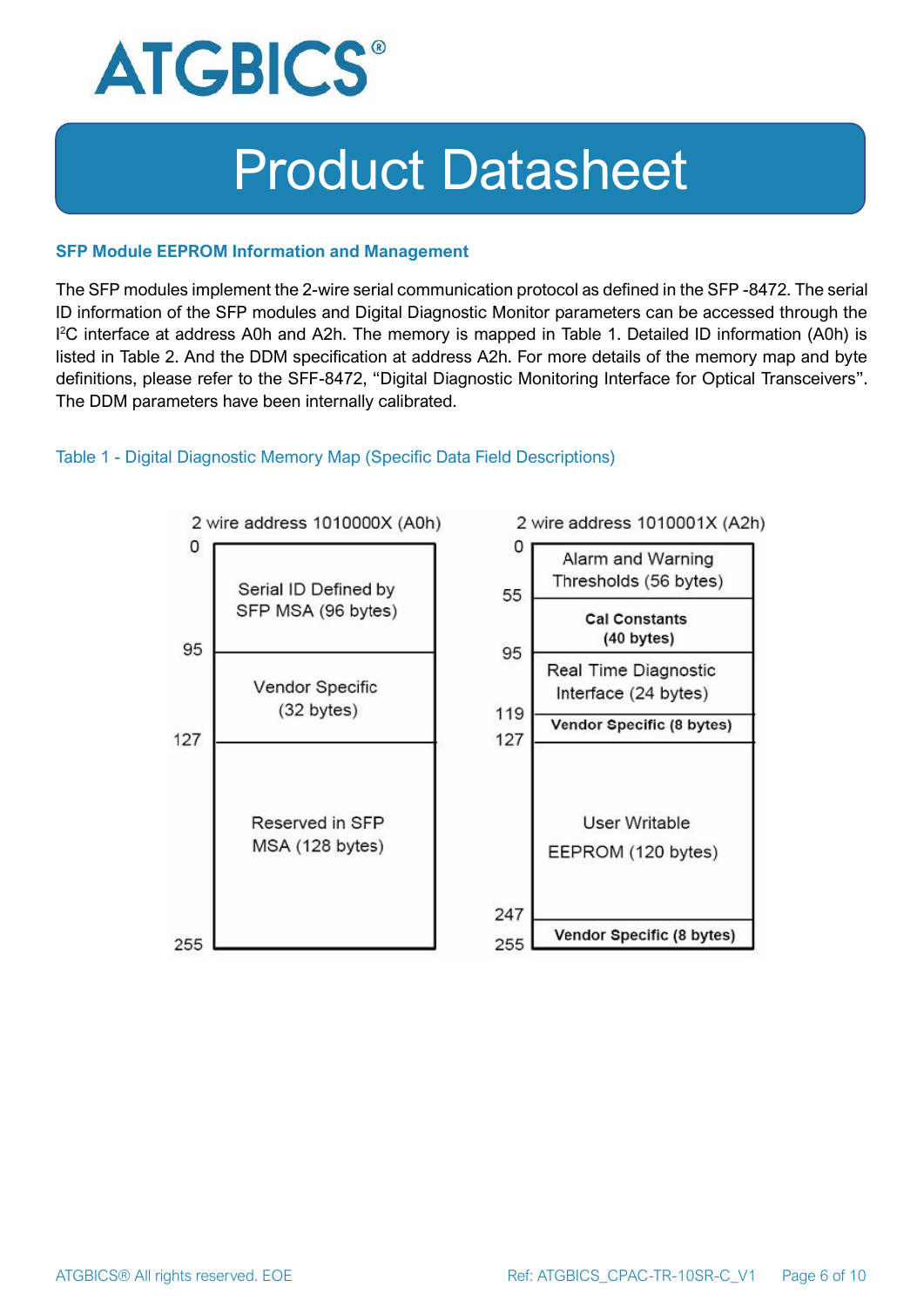

### Table 2 - EEPROM Serial ID Memory Contents (A0h)

| <b>Data</b><br><b>Address</b> | Length<br>(Byte)                 | <b>Name of</b><br>Length | <b>Description and Contents</b>                                                                                                   |
|-------------------------------|----------------------------------|--------------------------|-----------------------------------------------------------------------------------------------------------------------------------|
| <b>Base ID Fields</b>         |                                  |                          |                                                                                                                                   |
| $\mathbf 0$                   | 1                                | Identifier               | Type of Serial transceiver (03h=SFP)                                                                                              |
| 1                             | $\mathbf{1}$                     | Reserved                 | Extended identifier of type serial transceiver<br>(04h)                                                                           |
| $\mathbf{2}$                  | 1                                | Connector                | Code of optical connector type (07=LC)                                                                                            |
| $3 - 10$                      | 8                                | Transceiver              | 10G Base-SR                                                                                                                       |
| 11                            | 1                                | Encoding                 | 64B/66B                                                                                                                           |
| 12                            | $\mathbf{1}$                     | BR, Nominal              | Nominal baud rate, unit of 100Mbps                                                                                                |
| $13 - 14$                     | 2                                | Reserved                 | (0000h)                                                                                                                           |
| 15                            | $\mathbf{1}$                     | Length(9um)              | Link length supported for 9/125um fibre, units of<br>100 <sub>m</sub>                                                             |
| 16                            | $\mathbf 1$                      | Length(50um)             | Link length supported for 50/125um fibre, units<br>of 10m                                                                         |
| 17                            | $\mathbf{1}$                     | Length(62.5um)           | Link length supported for 62.5/125um fibre,<br>units of 10m                                                                       |
| 18                            | $\mathbf{1}$                     | Length(Copper)           | Link length supported for copper, units of meters                                                                                 |
| 19                            | $\mathbf{1}$                     | Reserved                 |                                                                                                                                   |
| 20-35                         | 16                               | <b>Vendor Name</b>       | SFP vendor name: ATGBICS                                                                                                          |
| 36                            | $\mathbf{1}$                     | Reserved                 |                                                                                                                                   |
| 37-39                         | 3                                | Vendor OUI               | SFP transceiver vendor OUI ID                                                                                                     |
| 40-55                         | 16                               | Vendor PN                | Part Number: "CPAC-TR-10SR-C" (ASCII)                                                                                             |
| 56-59                         | 4                                | Vendor rev               | Revision level for part number                                                                                                    |
| 60-62                         | 3                                | Reserved                 |                                                                                                                                   |
| 63                            | 1                                | <b>CCID</b>              | Least significant byte of sum of data in address<br>$0 - 62$                                                                      |
| <b>Extended ID Fields</b>     |                                  |                          |                                                                                                                                   |
| 64-65                         | $\overline{2}$                   | Option                   | Indicates which<br>optical<br><b>SFP</b><br>signals<br>are<br>implemented<br>(001Ah = LOS, TX_FAULT, TX_DISABLE all<br>supported) |
| 66                            | $\mathbf{1}$                     | BR, max                  | Upper bit rate margin, units of %                                                                                                 |
| 67                            | 1                                | BR, min                  | Lower bit rate margin, units of %                                                                                                 |
| 68-83                         | 16                               | Vendor SN                | Serial number (ASCII)                                                                                                             |
| 84-91                         | 8                                | Date code                | OEM's Manufacturing date code                                                                                                     |
| 92-94                         | 3                                | Reserved                 |                                                                                                                                   |
| 95                            | 1                                | <b>CCEX</b>              | code for the<br>Fields<br>Check<br>extended<br>ID<br>(addresses 64 to 94)                                                         |
|                               | <b>Vendor Specific ID Fields</b> |                          |                                                                                                                                   |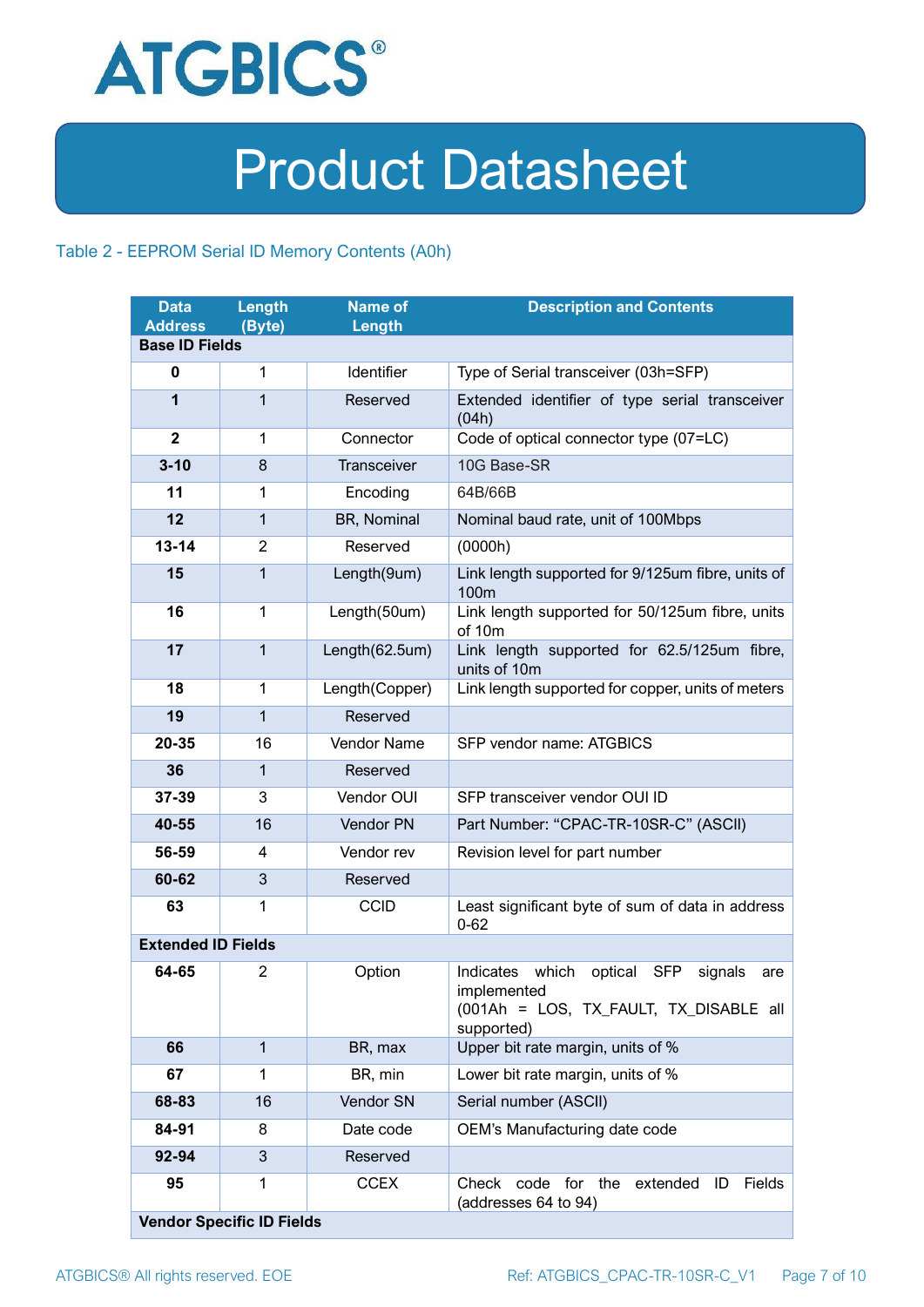

| 96-127      | າາ  | Readable | OEM specific date, read only |
|-------------|-----|----------|------------------------------|
| $128 - 255$ | 128 | Reserved | Reserved for SFF-8079        |

#### **Digital Diagnostic Monitor Characteristics**

| <b>Data</b><br><b>Address</b> | <b>Parameter</b>                        | <b>Accuracy</b> | Unit,       |
|-------------------------------|-----------------------------------------|-----------------|-------------|
| 96-97                         | <b>Transceiver Internal Temperature</b> | ±3.0            | $^{\circ}C$ |
| 98-99                         | VCC3 Internal Supply Voltage            | ±3.0            | %           |
| 100-101                       | Laser Bias Current                      | ±10             | $\%$        |
| 102-103                       | <b>Tx Output Power</b>                  | ±3.0            | dBm         |
| 104-105                       | <b>Rx Input Power</b>                   | ±3.0            | dBm         |

#### **Regulatory Compliance**

The CPAC-TR-10SR-C complies with international Electromagnetic Compatibility (EMC) and international safety requirements and standards (see details in Table following).

| Electrostatic Discharge<br>(ESD) to the Electrical Pins                                      | MIL-STD-883E<br>Method 3015.7                                                   | Class 1(>1000 V)                          |
|----------------------------------------------------------------------------------------------|---------------------------------------------------------------------------------|-------------------------------------------|
| <b>Electrostatic</b><br>Discharge<br>(ESD)<br>LC<br>the<br><b>Duplex</b><br>to<br>Receptacle | IEC 61000-4-2<br><b>GR-1089-CORE</b>                                            | Compatible with standards                 |
| Electromagnetic<br>Interference (EMI)                                                        | FCC Part 15 Class B<br>EN55022 Class B (CISPR 22B)<br><b>VCCI Class B</b>       | Compatible with standards                 |
| Laser Eye Safety                                                                             | 1040.10<br>21CFR<br><b>FDA</b><br>and<br>1040.11<br>EN60950, EN (IEC) 60825-1,2 | Compatible with Class 1 laser<br>product. |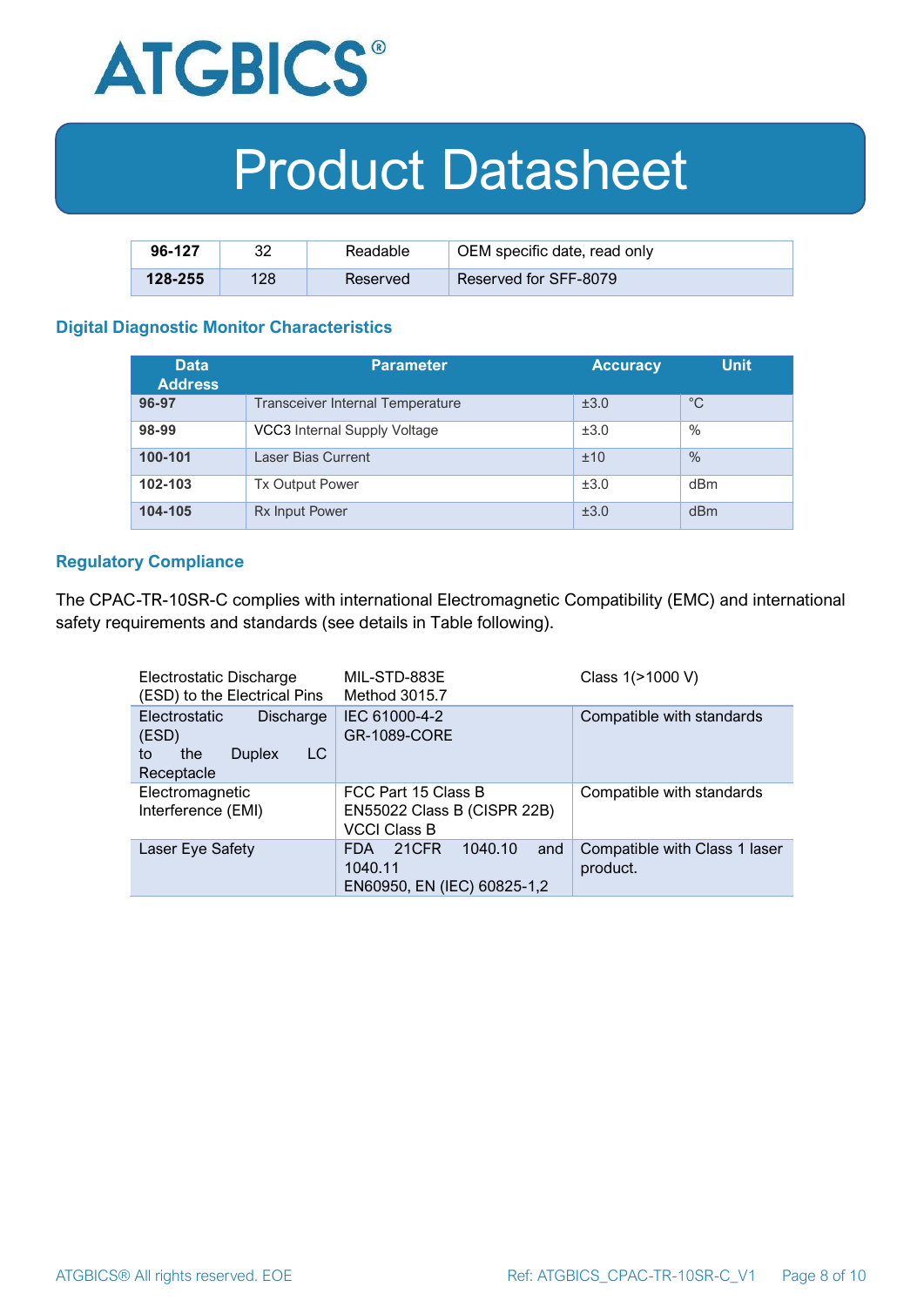

### **Recommended Circuit**



#### **Recommended Host Board Power Supply Circuit**



#### **Recommended High-speed Interface Circuit**